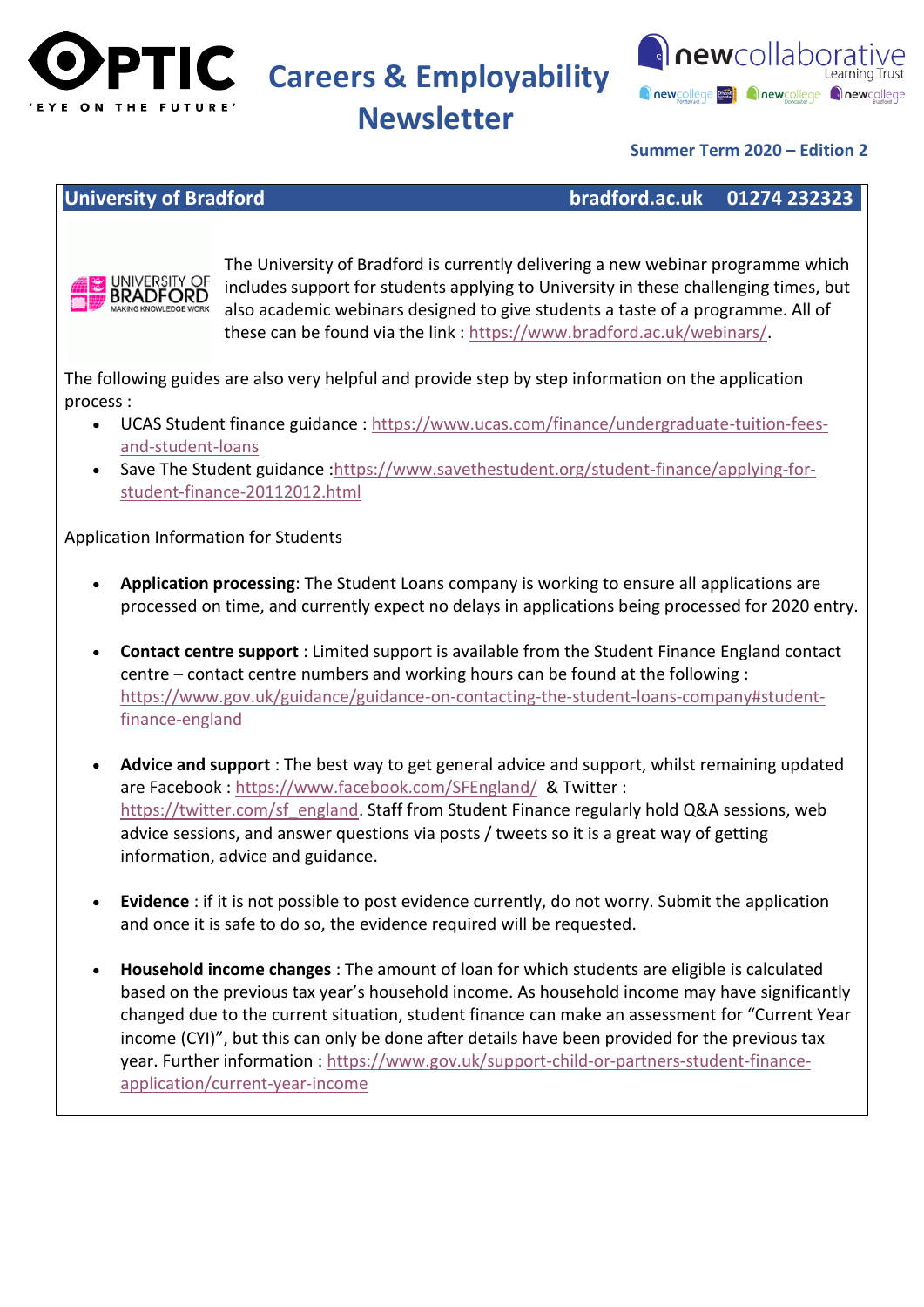

**Newsletter**



**University Centre Leeds** 

#### **Summer Term 2020 – Edition 2**

### **University of Huddersfield hud.ac.uk 01484 422288**



**hud.ac.uk** Visit the website to [register](https://www.hud.ac.uk/open-days/undergraduate/) your interest in the Summer online Open Days taking place between **22 June and 3 July.**

**Dates of Future Open Days in the Autumn will be advised.**

There is now a dedicated home on the website for all information and resources:

<https://www.hud.ac.uk/undergraduate/schools-and-colleges-liaison-service/online-resources>

# **University Centre Leeds ucleeds.ac.uk 0113 235 4450**

# **Fashion and Textiles Foundation Degree Course**

The fashion industry is growing and worth £32 billion to the UK economy. This programme equips students with the creative and enterprising skills necessary to enter this competitive and rewarding industry. During the Fashion & Textiles Foundation Degree students will spend their time making creative fashion and

textiles whilst building their portfolio by participating in exhibitions, collaborative projects and live briefs.

This course is now housed in the brand new £60m Quarry Hill campus with state of the art facilities. There are brand new studios, exhibition spaces, state of the art student work zones, and, importantly, a building which is exclusively for degree students. The new college building sits in the Cultural Quarter of Leeds alongside the BBC, Northern Ballet, and Leeds Playhouse.

Students will explore a variety of commercial practices as they develop specialist fashion and textile skills. Students will experience a range of creative techniques and processes to include construction, pattern design, drawing, printmaking, pattern cutting and creation, fashion illustration and digital art forms. The skills taught will allow students to create whole garments and textile pieces from concept and pattern design through to construction as well as developing an appreciation of colour, pattern, image, form and tactility. They will be encouraged to develop creative and experimental responses to briefs and decide the direction of their portfolio of work. FD Fashion and Textiles is a practical and vocational programme, created to equip graduates with the knowledge and skills to work within the Fashion and Textiles industry or progress to further study on a BA (hons) Top-Up.

#### **Modules**

 **The Creative Professional ~ Digital Design for Fashion and Textiles ~ Design Development for Fashion and Textiles ~ Pattern Cutting ~ Fashion and Textiles 101 ~ Creative and Entrepreneurial Skills ~ Collaborative Project ~ Creation of a Showcase Event**

**Assessment method** Assessment is through a variety of forms linked to industry standards and professional practice which can include the production of a portfolio of practical work, diarised logs, pitches, presentations, written reports and essays.

<https://ucleeds.ac.uk/courses/fashion-and-textiles-fd/>**Taster sessions to be confirmed.**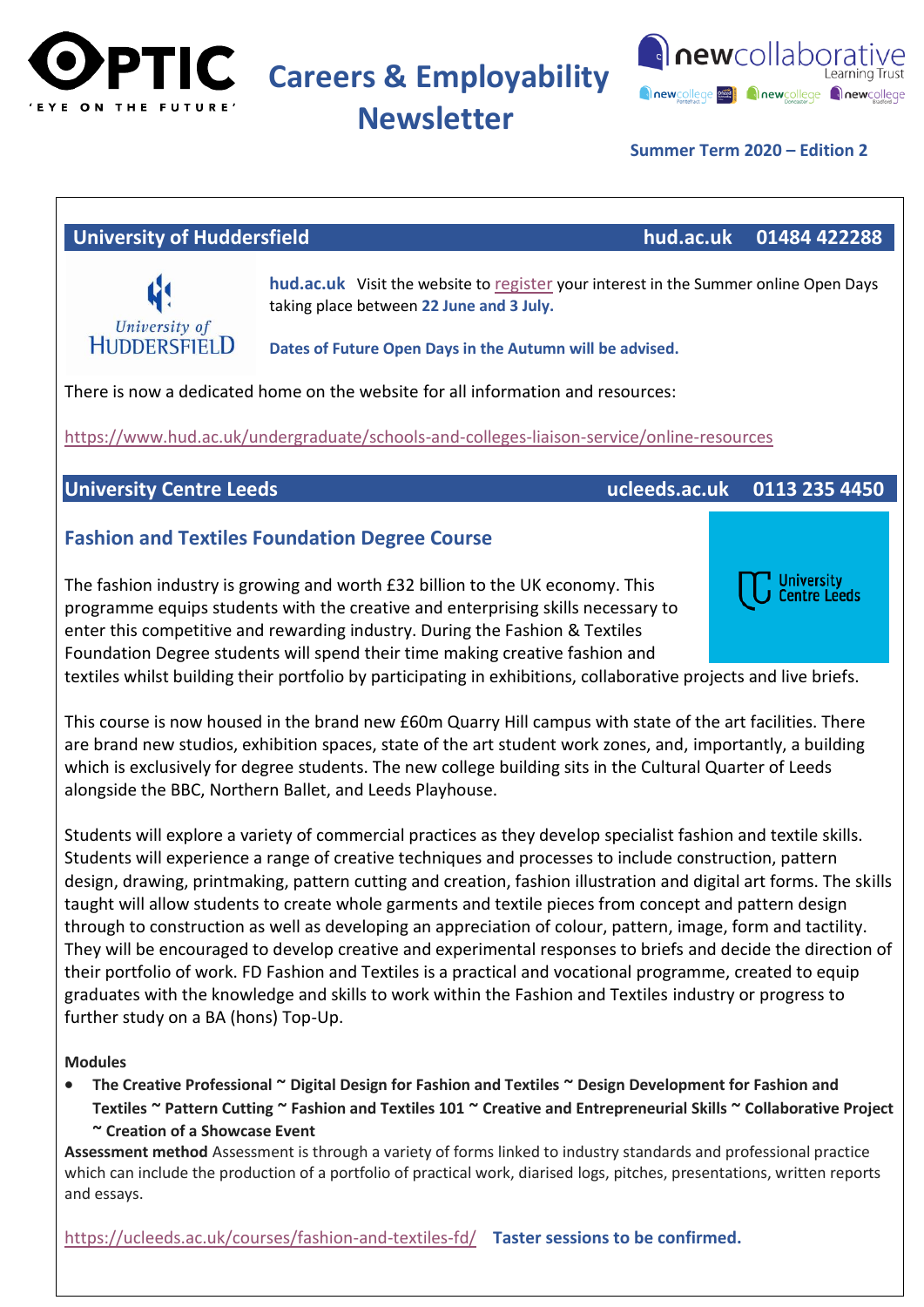



# **Newsletter**



**EDUCATION OUTREACH: [@UoL\\_Outreach](https://s6.newzapp.co.uk/t/gtl/MTQzNTc5ODAsMTQyMzYzNjcwMSwxNA==) ARTS AND HUMANITIES OUTREACH:** [@UoLArtsOutreach](https://s6.newzapp.co.uk/t/gtl/MTQzNTc5ODEsMTQyMzYzNjcwMSwxNA==)  **HEALTH SCIENCES OUTREACH:** [@MHOutreachLeeds](https://s6.newzapp.co.uk/t/gtl/MTQzNTc5ODIsMTQyMzYzNjcwMSwxNA==) **SOCIAL SCIENCES OUTREACH**: [@SocSciOutreach](https://s6.newzapp.co.uk/t/gtl/MTQzNTc5ODMsMTQyMzYzNjcwMSwxNA==) **STEM OUTREACH:** [@STEMatLeeds](https://s6.newzapp.co.uk/t/gtl/MTQzNTc5ODQsMTQyMzYzNjcwMSwxNA==)

# **Online Q&A sessions for High School and College Students**

Starting at the end of May, the University of Leeds will be hosting fortnightly sessions of a new series of live webchats, focusing on: Making the most of lockdown; research and study skills, personal statements, student life at Leeds; and Results Day. Further information and how to book onto a session can be found on the website: www.leeds.ac.uk/schools-livechat.

# **HE and Research Skills Talks**

New online recordings have been added to the university webpages including

- Appying through UCAS
- Choosing a course
- Critical thinking and working with sources

www.leeds.ac.uk/onlinepresentations.

# **Supporting BTEC Students – Webinars for Teachers and Advisors**

**BTECs: HE entry requirements and academic skills** covers admissions processes and policies for students applying to the University with this qualification.

**Academic skills: support for your students** explores the key focus areas that will help BTEC students adapt to studying in a university environment.

# **STEM Outreach Activities**

Students interested in exploring STEM subjects at university can signup for a FutureLearn online taster course. From Food Science, to Atmospheric Chemistry and Cancer Medicines, these mini-courses provide a great taster of undergraduate study at the University of Leeds.

Students can also visit the STEM Opportunities webpage which provides a one-stop-shop for all other upcoming events and activities.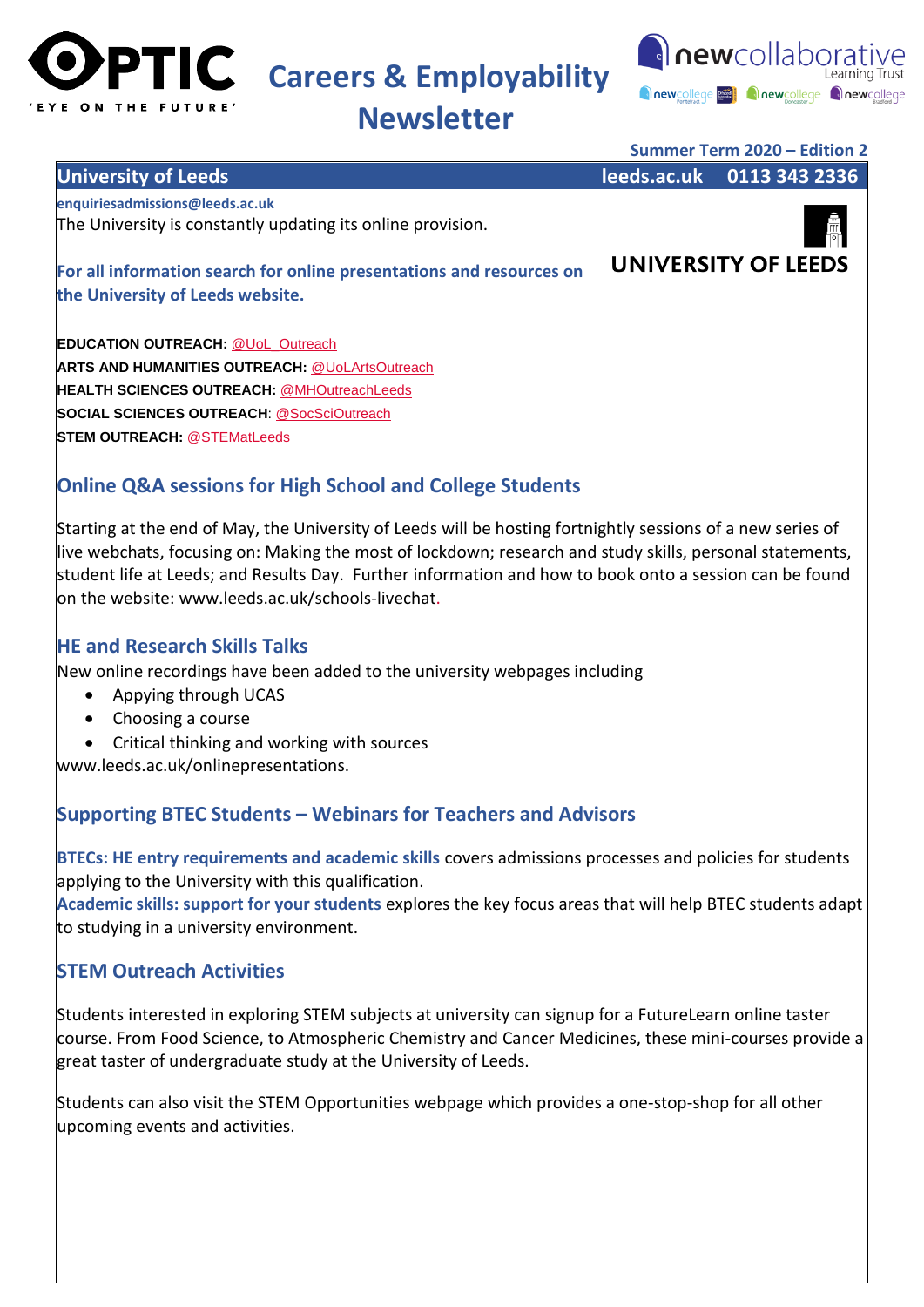



**LEEDS** ARTS UNIVERSIT 1846

**Newsletter**

### **Summer Term 2020 – Edition 2**

**Leeds Arts University leeds-art.ac.uk 0113 202 8000** 

Leeds Arts University is pleased to present their virtual Foundation Diploma 2020 show. You can view the work of all the university's Foundation Diploma students from a range of pathways and see their next steps destinations all from the comfort of your own home. It is always an excellent exhibition and it is no different through the online version! www.leeds-art.ac.uk/2020show**ty**

**Leeds Beckett University leedsbeckett.ac.uk 0113 812 0000**



 **Admissions admissions@leedsbeckett.ac.uk**

# **Online Resources to Support Progression**

In order to help with decisions during the current situation about the next steps after school or college, Leeds Beckett University has put together a range of materials that will be useful for students in **Year 12 or Level 3 year 1** including recorded presentations on key topics that are particularly important for students to grasp, all delivered by colleagues who have a wealth of knowledge and experience in delivering information, advice and guidance to future university students:

- 1*. Student life*
- *2. Student finance*
- *3. Choosing a course and the UCAS process*
- *4. Personal statements*
- *5. Parents: what they need to know*

In the Student Life presentation, three of the current students dialled in to the presentation to speak about their own experiences of university study. This is a great resource if students want an informal and honest insight into life as a student, particularly if students aren't sure whether or not university will be right for them.

These videos, alongside other online resources such as the online prospectus and a virtual tour of the campus, [can be found on the website.](https://leedsbeckettuniversity.cmail19.com/t/t-l-pxwjt-vyhldktiy-j/)

- 1. [Guidance related to COVID-19 for applicants](https://leedsbeckettuniversity.cmail19.com/t/t-l-pxwjt-vyhldktiy-t/)
- 2. [Our YouTube channel](https://leedsbeckettuniversity.cmail19.com/t/t-l-pxwjt-vyhldktiy-i/)